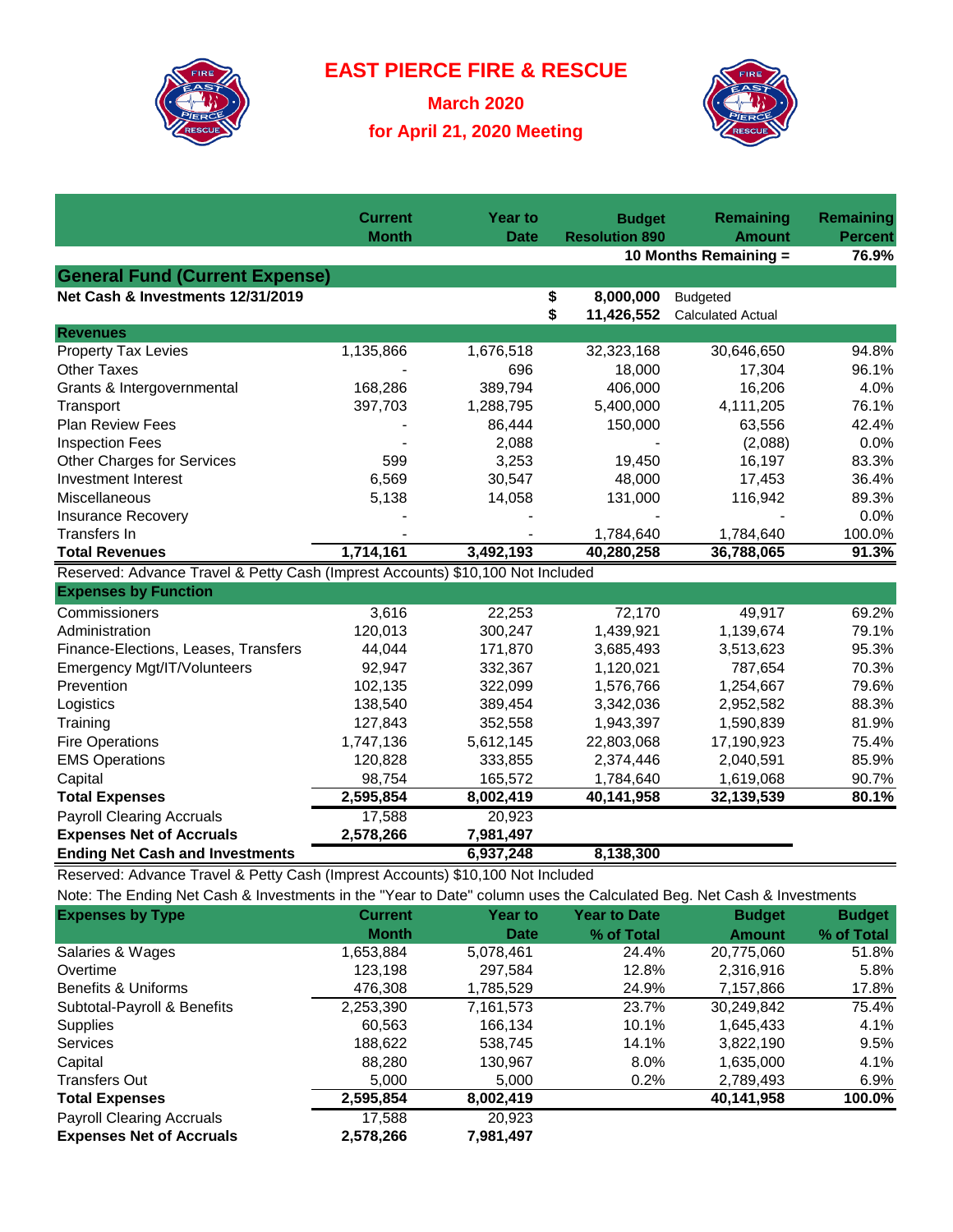

**EAST PIERCE FIRE & RESCUE**

**March 2020 for April 21, 2020 Meeting**



|                                        | <b>Current</b><br><b>Month</b> |    | <b>Year to</b><br><b>Date</b> |    | <b>Budget</b><br><b>Resolution 890</b> |    | <b>Remaining</b><br><b>Amount</b> | Remaining<br><b>Percent</b> |
|----------------------------------------|--------------------------------|----|-------------------------------|----|----------------------------------------|----|-----------------------------------|-----------------------------|
|                                        |                                |    |                               |    | 10 Months Remaining =                  |    |                                   | 76.9%                       |
| <b>Reserve Fund</b>                    |                                |    |                               |    |                                        |    |                                   |                             |
| Net Cash & Investments 12/31/2019      |                                | \$ | 12,247,373                    | \$ | 12,574,608                             |    |                                   |                             |
| <b>Revenues</b>                        |                                |    |                               |    |                                        |    |                                   |                             |
| Property Tax Levy                      |                                |    |                               |    |                                        |    |                                   | $0.0\%$                     |
| Sale of Tax Title Property             |                                |    |                               |    |                                        |    |                                   | 0.0%                        |
| <b>Investment Interest</b>             | 13,440                         |    | 47,595                        |    | 162,000                                |    | 114,405                           | 70.6%                       |
| Transfer In Carryover                  |                                |    |                               |    | 2,689,493                              |    | 2,689,493                         | 100.0%                      |
| Transfer In Newland/Tehaleh 112/117    |                                |    |                               |    | 100,000                                |    | 100,000                           | 0.0%                        |
| Transfer In GEMT IGT Return            |                                |    |                               |    |                                        |    |                                   | 0.0%                        |
| <b>Total Revenues</b>                  | 13,440                         |    | 47,595                        |    | 2,951,493                              |    | 2,903,898                         | 98.4%                       |
| <b>Expenses</b>                        |                                |    |                               |    |                                        |    |                                   |                             |
| <b>Transfer Out</b>                    |                                |    |                               |    | 1,635,000                              |    | 1,635,000                         | 100.0%                      |
| <b>Total Expenses</b>                  |                                |    |                               |    | 1,635,000                              |    | 1,635,000                         | 0.0%                        |
| <b>Ending Net Cash and Investments</b> |                                |    | 12,294,968                    | S  | 13,891,101                             |    |                                   |                             |
|                                        |                                |    |                               |    |                                        |    |                                   |                             |
| <b>Reserve Balances</b>                |                                |    | 3/31/2020                     |    | <b>Policy Goal</b>                     |    | (Short)/Over                      |                             |
| <b>General Reserve</b>                 |                                |    | 1,255,114                     |    | 2,000,000                              |    | (744, 886)                        |                             |
| <b>Equipment Reserve</b>               |                                |    | 4,529,708                     |    | 6,480,000                              |    | (1,950,292)                       |                             |
| <b>Facilities Reserve</b>              |                                |    | 1,000,000                     |    | 1,000,000                              |    |                                   |                             |
| <b>Employee Compensation Reserve</b>   |                                |    | 550,000                       |    | 550,000                                |    |                                   |                             |
| <b>Station 118 Capital Reserve</b>     |                                |    | 482,692                       |    | 403,731                                |    | 78,961                            |                             |
| Station 112/117 Reserve                |                                |    | 384,100                       |    |                                        |    | 384,100                           |                             |
| <b>EMS Equipment Reserve</b>           |                                |    | 4,093,354                     |    |                                        |    | 4,093,354                         |                             |
| <b>Total</b>                           |                                | S  | 12,294,968                    | \$ | 10,433,731                             | \$ | 1,861,237                         |                             |
|                                        |                                |    |                               |    |                                        |    |                                   |                             |
|                                        |                                |    |                               |    | <b>Rudoot</b>                          |    |                                   |                             |

| <b>Bond Fund (UTGO 2018)</b>            | <b>Current</b><br><b>Month</b> | <b>Year to</b><br>Date | <b>Budget</b><br><b>Amendment</b><br><b>Resolution 890</b> | Remaining<br><b>Amount</b> | Remaining<br><b>Percent</b> |
|-----------------------------------------|--------------------------------|------------------------|------------------------------------------------------------|----------------------------|-----------------------------|
| Net Cash & Investments 12/31/2019       | \$                             | 239,289 \$             | 131,827                                                    |                            |                             |
| Collections on UTGO Bond Levy (2018)    | 65.251                         | 97.346                 | 1,916,000                                                  | 1,818,654                  | 94.9%                       |
| Transfer In - for Principal/Intrst/Fees | -                              |                        |                                                            |                            | $0.0\%$                     |
| Misc Revenue                            | ۰                              |                        | $\overline{\phantom{0}}$                                   | $\overline{\phantom{a}}$   | $0.0\%$                     |
| <b>Total Revenues</b>                   | 65.251                         | 97,346                 | 1,916,000                                                  | 1,818,654                  | 94.9%                       |
| <b>Expenses</b>                         |                                |                        |                                                            |                            |                             |
| Debt Pmt - Principal - UTGO (2018)      | -                              |                        | 195,000                                                    | 195.000                    | 100.0%                      |
| Debt Pmt - Debt Svc - UTGO (2018)       |                                |                        | 1,630,150                                                  | 1,630,150                  | 100.0%                      |
| <b>Total Expenses</b>                   | ۰                              |                        | 1,825,150                                                  | 1,825,150                  | 100.00%                     |
| <b>Ending Net Cash and Investments</b>  |                                | 336,635                | 222.677                                                    | 1,825,150                  |                             |